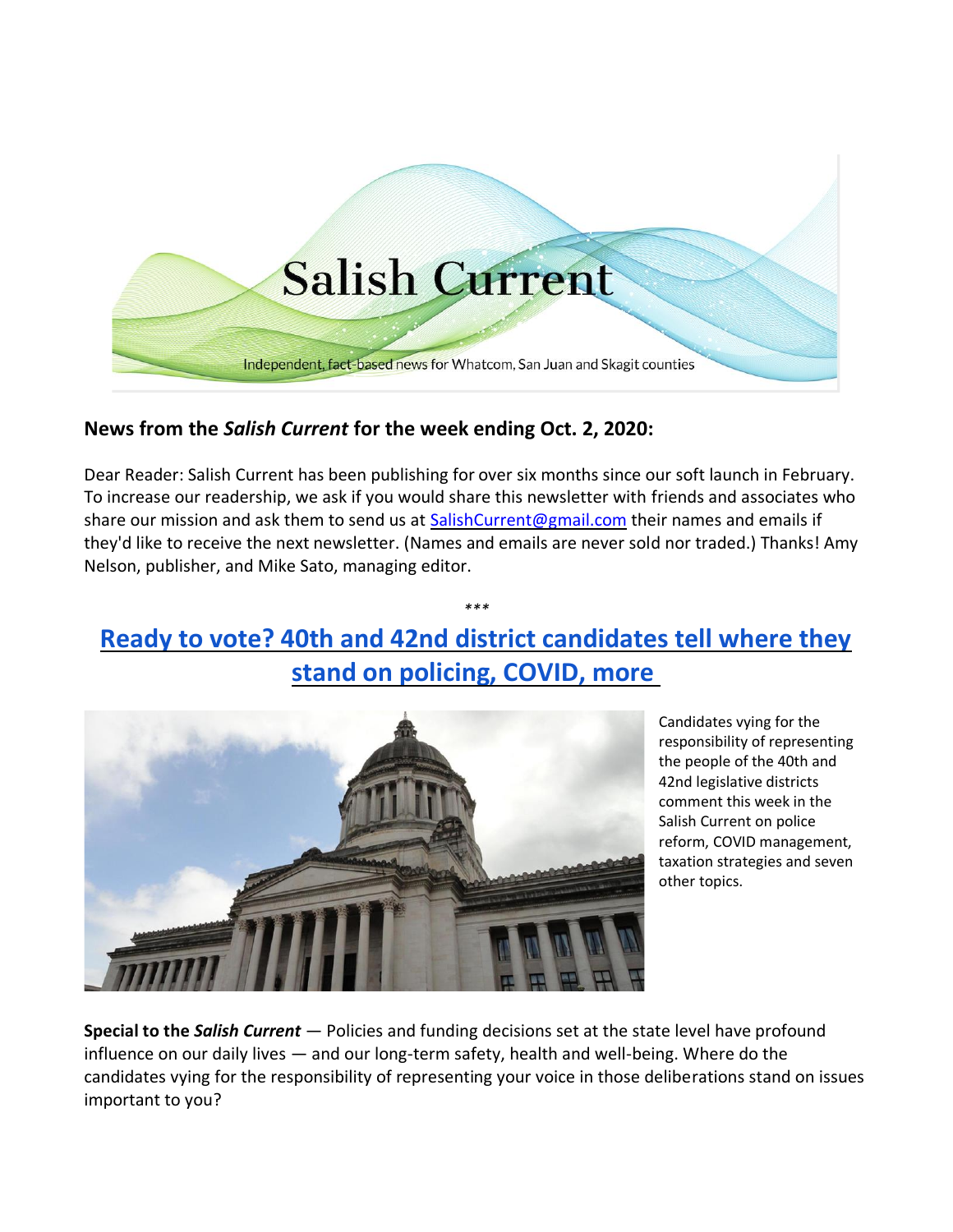To deepen your voting insights, *Salish Current* invited candidates for 40th and 42nd Legislative District House and Senate seats to answer questions on ten topics: coronavirus, state budget, local economy, policing, climate, education, health care, housing, transportation and border closure. [See the](https://salish-current.org/2020/10/02/ready-to-vote-40th-and-42nd-district-candidates-tell-where-they-stand-on-policing-covid-more/)  [responses we received here.](https://salish-current.org/2020/10/02/ready-to-vote-40th-and-42nd-district-candidates-tell-where-they-stand-on-policing-covid-more/)

# \* **[Comic relief: laughter in the time of COVID / Community Voices](https://salish-current.org/2020/10/02/comic-relief-laughter-in-the-time-of-covid-community-voices/)**



Local comedians are finding new ways to perform for audiences … mostly virtual … as COVID-19 mandates keep clubs and theaters shuttered.

*By Matt Benoit* — On the evening of March 5, I did a four-minute stand-up set at Bellingham's Upfront Theatre, a place where I'd had many good times in eight years of performing live comedy. The show was normal for the theater's monthly stand-up night until the final performer: a man rapping to a pre-recorded beat while dressed in blue latex gloves, safety goggles and a white mask.

Though I appreciated the creative risk involved in performing "Baby, Wear Your Mask" to several dozen people trying to temporarily forget about the news in a darkened theater, I'm pretty sure some of those folks weren't sure how to feel about it. Maybe it seemed silly to them, or overreactive, or surreal. Now, of course, it seems downright prophetic. [Read](https://salish-current.org/2020/10/02/comic-relief-laughter-in-the-time-of-covid-community-voices/)  [more here.](https://salish-current.org/2020/10/02/comic-relief-laughter-in-the-time-of-covid-community-voices/)

\* Salish Current *affirms its commitment to work for truth, justice, equality and healing for all people. #SayTheirNames #BlackLivesMatter #NoJusticeNoPeace*

\* \* \*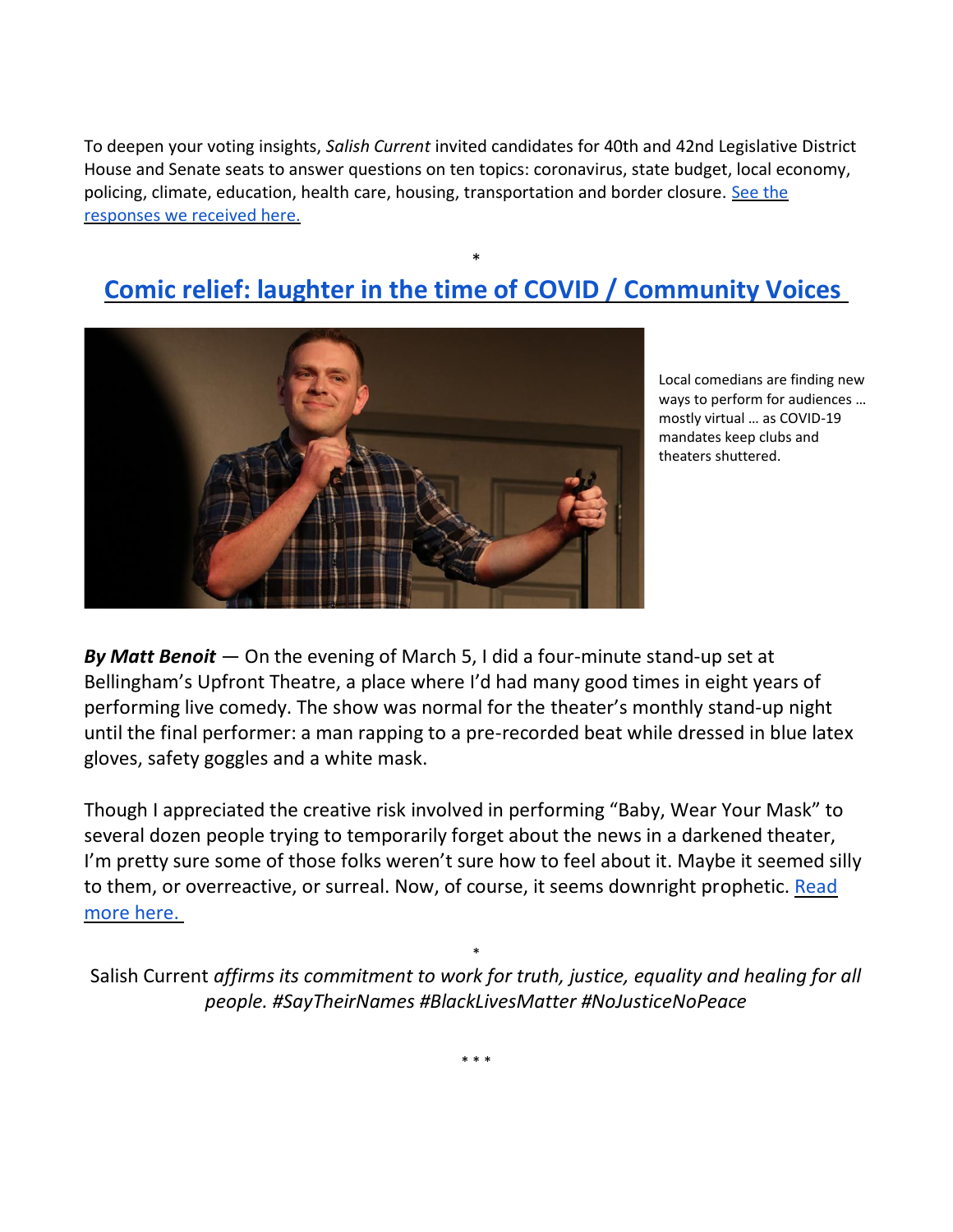### **News from around the region:**

#### **Health & Safety**

• Surrey RCMP fined a Bellingham man \$1,000 for violating Canada's Quarantine Act by boating into British Columbia to meet his girlfriend. He was also charged \$1,000 to have his boat returned to him after being ordered to return to the U.S. [\(CBC\)](https://www.cbc.ca/news/canada/british-columbia/quarantine-act-violation-1.5745815)

#### **Education**

- Lynden School District Superintendent Jim Frey has moved the district's K-2 in-person school opening from Oct. 5 to Oct. 12. [\(Lynden Tribune/paywall\)](https://www.lyndentribune.com/news/lynden-k-2-in-person-restart-now-oct-12/article_7c4f2922-02ae-11eb-bc47-c33150032e65.html)
- The Sumas Advent Christian Church is assisting local Nooksack Valley School District students in distance learning by creating a WiFi hotspot at the church. [\(Lynden Tribune/paywall\)](https://www.lyndentribune.com/news/sumas-church-creates-a-wifi-hotspot-to-aid-kids-learning/article_a58a2938-02b1-11eb-a512-f341a2b46fe2.html)
- The Anacortes School District will begin K-3 in-person classes Nov. 2 and and Grades 4-5 a week later. The Sedro-Woolley School District has moved its K-2 in-person opening from Oct. 5 to Oct. 12. [\(Skagit Valley Herald/paywall\)](https://www.goskagit.com/news/anacortes-school-district-announces-reopening-plan/article_582064f0-56ca-5b6a-969e-7f909c8bb1a9.html)

#### **Government**

- The City of Bellingham begins deliberating during the next two weeks the mayor's proposed \$664 million [2021-2022 budget](https://cob.org/wp-content/uploads/2021-22-Preliminary-Budget.pdf) that avoids layoffs and service cuts by using the city's reserve fund. The proposed budget eliminates one police officer position, reassigns three other officers to mental-health response, and proposes funding a new unarmed 911 responder program. [\(Bellingham Herald\)](https://www.bellinghamherald.com/news/local/article246121840.html)
- The City of Blaine will save more than \$2.2 million over the next 30 years by selling \$5,280,000 in tax-exempt refunding bonds at low interest rates to pay off two water and sewer loans. [\(The Northern Light\)](https://www.thenorthernlight.com/stories/city-of-blaine-saves-over-2-million-by-refinancing-sewer-utility-fund-debt,11603?)
- 42nd Legislative District Representative Luanne Van Werven accepted and apologized for an ethics violation decision handed down by the Legislative Ethics Board and resigned her position on the board. [\(Lynden Tribune/paywall\)](https://www.lyndentribune.com/news/van-werven-fined-for-ethics-violation/article_16f3fdaa-011e-11eb-97bd-63dcf222195f.html)
- Skagit County commissioner candidate Mark Lundsten was censured by his colleagues on the county planning commission after he wrote a letter they say undermined the board. In the letter, Lundsten took issue with the process behind a recommendation on a proposal that would expand protections for great blue heron nesting sites, saying members relied on skewed testimony when making a decision. He was the only person on the nine-member commission to support the proposal. [\(Skagit Valley Herald/paywall\)](https://www.goskagit.com/news/county-commissioner-candidate-censured-by-planning-commission/article_96f164f6-8c89-51eb-88e0-1b0cbaa9f731.html)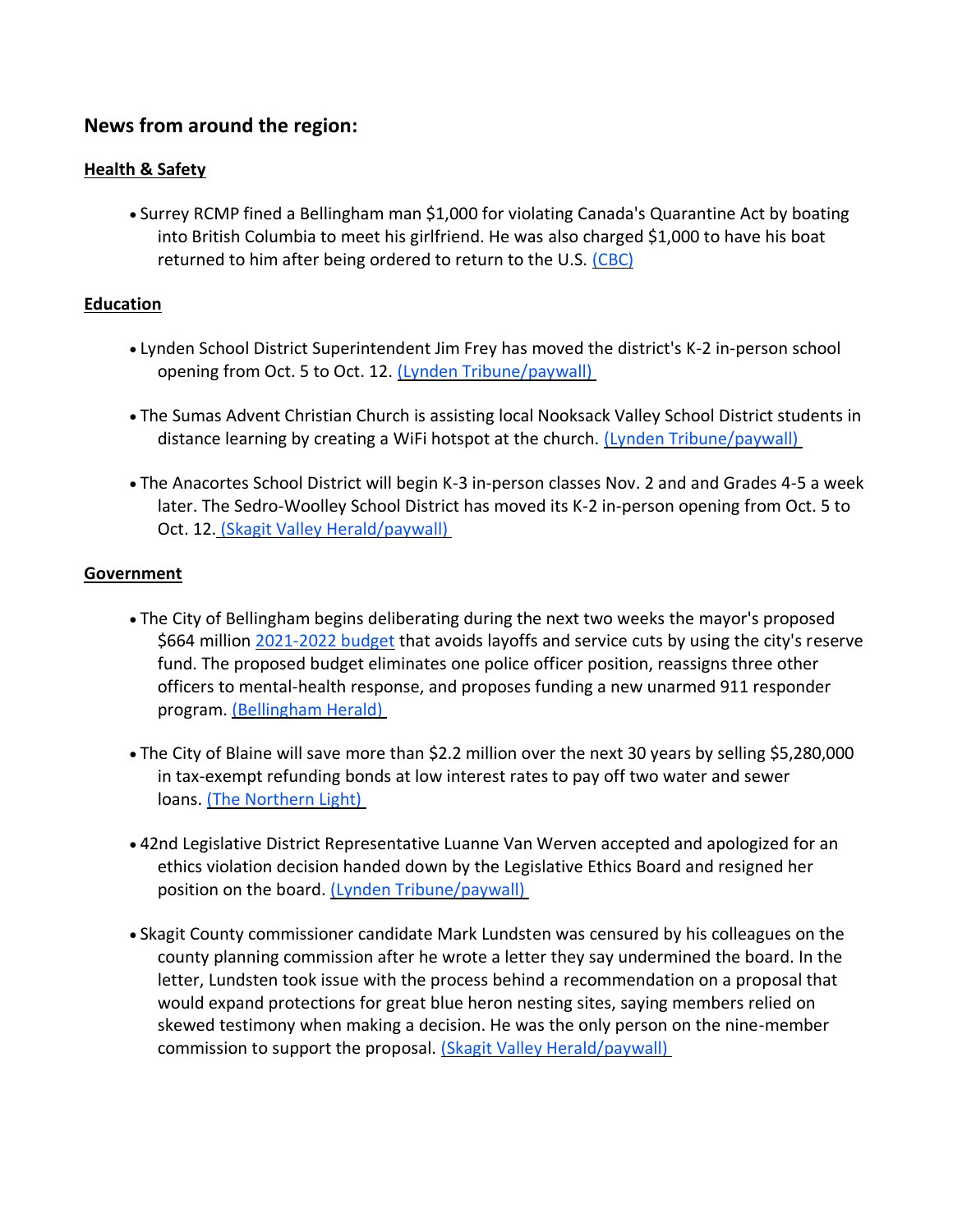- The Burlington City Council will use the \$411,000 of CARES Act funding allocated to the city to cover city costs rather than offer grants to small businesses. [\(Skagit Valley Herald/paywall\)](https://www.goskagit.com/news/local_news/burlington-council-decides-against-covid-relief-grants/article_4995831d-c845-5a20-bae2-7b60f1bd8076.html)
- City of Bellingham

The Bellingham City Council met on Sept. 28. A summary of actions is found [here.](https://meetings.cob.org/Meetings/ViewMeeting?id=2338&doctype=3)

- The Council approved a [resolution](https://meetings.cob.org/Documents/ViewDocument/Attachment%20-%20RESOLUTION%20-%20AB_%2022741.pdf?meetingId=2338&documentType=Agenda&itemId=16170&publishId=17834&isSection=false) adopting the 2020 Surface and Stormwater Comprehensive Plan (22741) The city will also examine inequities between stormwater rates charged large and small property owners and propose a more equitable rate schedule.
- The Council approved an [ordinance](https://meetings.cob.org/Documents/ViewDocument/Attachment%20-%20ORDINANCE%20AMENDING%20BMC%202.16.100%20-%20AB_%2022769.pdf?meetingId=2338&documentType=Agenda&itemId=16177&publishId=17852&isSection=false) amending BMC 2.16.100 which relates to the City's Electronic Home Detention and Monitoring Program (22769)
- The Council approved an **[ordinance](https://meetings.cob.org/Documents/ViewDocument/Attachment%20-%20ORDINANCE%20-%20AB_%2022665.pdf?meetingId=2338&documentType=Agenda&itemId=16182&publishId=17855&isSection=false) creating a Shelter Protection** Area for Base Camp located at 1530 Cornwall Avenue (22665)
- The Council approved proceeding in partnership with the Parberry family in development of the Old Town urban village conditional upon relocation of Northwest Recycling which was recently sold by Parberry and phasing out of nonconforming land uses. [\(22747\)](https://meetings.cob.org/Documents/ViewDocument/Agenda%20Bill%2022747.pdf?meetingId=2338&documentType=Agenda&itemId=16179&publishId=17856&isSection=false)
- The next meeting of the Bellingham City Council is a [special meeting on Oct. 5](https://meetings.cob.org/Meetings/ViewMeeting?id=2339&doctype=1) at 2 p.m. to discuss the proposed [2021-2022 budget.](https://cob.org/wp-content/uploads/2021-22-Preliminary-Budget.pdf) The Council is scheduled to meet in regular session on Oct.12, 7 p.m.
- Whatcom County The Whatcom County Council met on Sept. 29. Find a summary [here.](https://whatcom.legistar.com/View.ashx?M=E2&ID=735042&GUID=1221E291-131B-4EC6-94CC-F31B8B073DF1)
- The Council authorized (5-1-1, Elenbaas nay, Byrd absent) contracts between Whatcom County and Meridian, Nooksack Valley, Mount Baker, Ferndale, Blaine and Lynden school districts for costs associated with distance instruction and learning resulting from COVID-19 emergency in amounts not to exceed \$130,000. (AB2020-399 -AB202-404)
- The Council authorized (5-1-1, Elenbaas nay, Byrd absent) a contract between Whatcom County and PogoZone Internet Solutions for rural broadband access in an amount not to exceed \$110,000 to provide access to distance learning for approximately 200 customers. [\(AB2020-](https://whatcom.legistar.com/View.ashx?M=F&ID=8808008&GUID=66D821F7-4C81-45A4-8C01-6626747A9A6C) [411\)](https://whatcom.legistar.com/View.ashx?M=F&ID=8808008&GUID=66D821F7-4C81-45A4-8C01-6626747A9A6C)
- The Council authorized (5-1-1, Elenbaas nay, Byrd absent) the County Executive to enter into a [Memorandum of Agreement](https://whatcom.legistar.com/View.ashx?M=F&ID=8807989&GUID=0CD85029-FCCB-4D61-9360-A1A01FCA4AE7) between Whatcom County, PeaceHealth St. Joseph Medical Center, Opportunity Council and Unity Care NW to initiate a capital campaign for the construction of the ["The Way Station"](https://whatcom.legistar.com/View.ashx?M=F&ID=8807990&GUID=3A6C1EED-337F-4F06-8695-627AEEA9AE2F) at the county-owned building at 1500 State St. in Bellingham, that will provide services to people who are homeless and living either in shelters or who are unsheltered. [\(AB2020-396\)](https://whatcom.legistar.com/View.ashx?M=F&ID=8807991&GUID=001037B5-D62A-4968-9252-FA292C1168F6)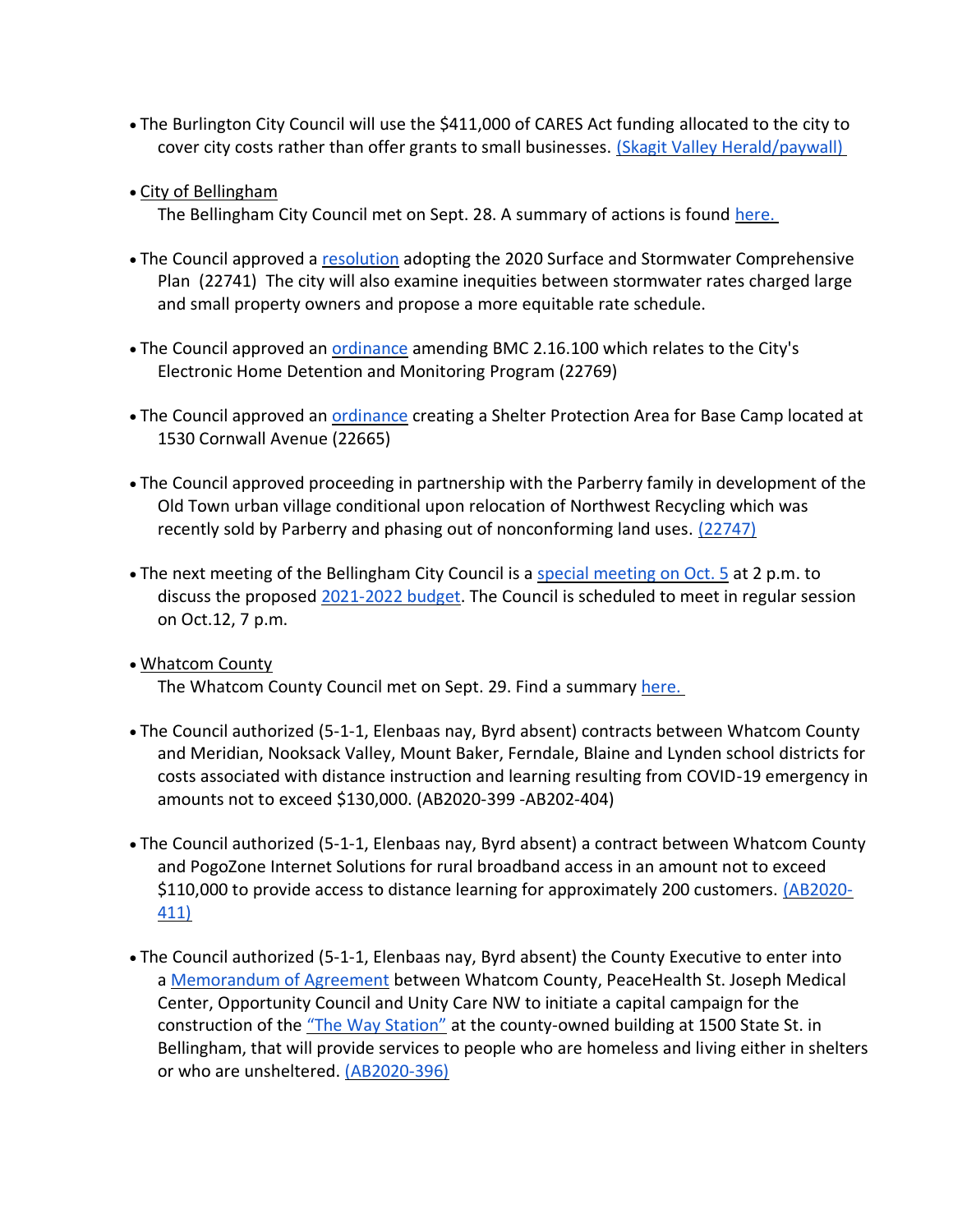- The Council approved (6-0-1, Byrd absent) a resolution supporting Whatcom County sheriff deputies, corrections deputies, and law enforcement officials across the county in response to the increased attacks on law enforcement across the country. [\(AB2020-406\)](https://whatcom.legistar.com/View.ashx?M=F&ID=8808076&GUID=9ADE5FE0-234C-41B1-98CD-8F00952B9FBE)
- The next meeting of the Whatcom County Council is scheduled for Oct. 13. To participate, click [here.](http://www.whatcomcounty.us/3415/Participate-in-Virtual-Council-Meetings)
- Port of Bellingham

The Port of Bellingham held a special meeting on Sept. 29 from 1:30 to 3:30 p.m. on Zoom to discuss its 2021 capital budget. The next regular commission meeting is scheduled for Oct. 6, 4 p.m. How to participate and the agenda, [click here.](https://www.portofbellingham.com/AgendaCenter/ViewFile/Agenda/_10062020-452)

#### **Nature**

- One of the biggest problems facing southern resident killer whales is that they have a higher number of male births and survivals than females. Of about 40 calves born since 2000, 26 are males while 13 are females. The sex of one is still undetermined. The skewed sex ratio in such a small population does not bode well for the future; just one male is needed for numerous females. [\(Canadian Press\)](https://vancouversun.com/news/local-news/more-female-southern-resident-killer-whales-needed-for-population-growth-scientists)
- Three more confirmed sightings of Asian giant hornets were reported in the east Blaine area, bringing to 12 the number reported in Washington. [\(My Ferndale News\)](https://myferndalenews.com/new-confirmed-sightings-of-asian-giant-hornets-in-northwest-whatcom-county_107705/)
- Forage fish egg surveys resumed on Skagit County beaches after a four-month break due to COVID-19 precautions. [\(Skagit Valley Herald/paywall\)](https://www.goskagit.com/news/forage-fish-surveys-resume-on-beaches/article_2ac26dbd-a3a6-5159-9413-11f87aa880c8.html)

#### **Business**

- The Washington State Department of Commerce has \$300,000 available for grants to state shellfish growers impacted by declining exports and restaurant sales due to COVID-19. Some growers reporting revenue declines of 80-90% over last year. [\(WA Dept. of Commerce\)](https://theorcasonian.com/state-to-provide-300k-in-emergency-grants-to-washington-shellfish-growers/)
- King County Superior Court Judge Johanna Bender heard testimony in a lawsuit brought by environmental groups against the state Department of Fish and Wildlife for granting a permit in violation of the State Environmental Policy Act to Cooke Aquaculture to farm steelhead. [\(Skagit Valley Herald/paywall\)](https://www.goskagit.com/news/environment/judge-hears-lawsuit-over-fish-farms/article_bee1ad57-88c7-5b8a-9e59-b30a378765fd.html)
- Shore-to-ship power, deeper water at one of its piers and commercial service changes may be in the future for the Port of Anacortes as it looks toward diversifying its services, modernizing the terminals and preparing infrastructure. (Anacortes [American/paywall\)](https://www.goskagit.com/anacortes/news/port-looks-at-modernizing-terminals-services/article_7be6c270-02a8-11eb-aa9b-5b8d67bd8df4.html)